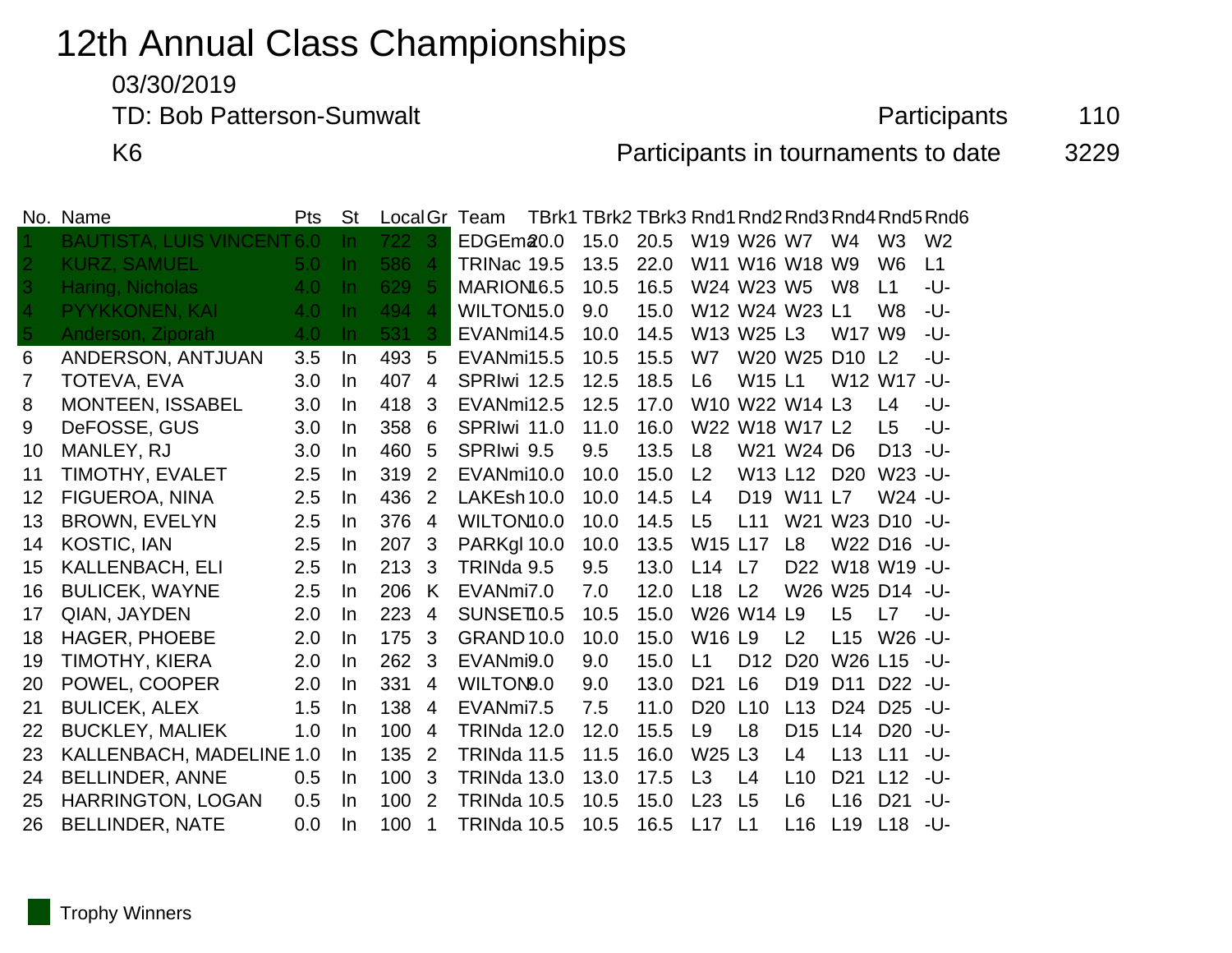|                | <b>Individual Standings</b> |     |           |       |                |                   |       |       |       |                 |                  |                  |                 |                  |
|----------------|-----------------------------|-----|-----------|-------|----------------|-------------------|-------|-------|-------|-----------------|------------------|------------------|-----------------|------------------|
| No.            | Name                        | Pts | <b>St</b> | Local | Gr             | Team              | TBrk1 | TBrk2 | TBrk3 | Rnd1            | Rnd <sub>2</sub> | Rnd <sub>3</sub> | Rnd4            | Rnd <sub>5</sub> |
|                | <b>KUPHAL, OLIVER</b>       | 5.0 | $\ln$     | 942   | 9 <sup>°</sup> | <b>HIGHfo</b>     | 13.0  | 9.0   | 15.0  | W <sub>9</sub>  | W29              | W <sub>4</sub>   | W <sub>8</sub>  | W12              |
| $\overline{2}$ | <b>SCHMOCKER, BEN</b>       | 5.0 | $\ln$     | 1153  | 11             | <b>HIGHfo</b>     | 12.5  | 8.5   | 13.5  | W35             | W22              | W <sub>13</sub>  | W <sub>3</sub>  | W <sub>6</sub>   |
| 3              | <b>KOHN, AUSTIN</b>         | 4.0 | $\ln$     | 888   | 6 <sup>1</sup> | <b>URBAsh</b>     | 15.0  | 10.0  | 17.0  | W11             | W24              | W <sub>5</sub>   | L2              | W <sub>9</sub>   |
| 4              | <b>CORONADO, ANDREZ</b>     | 4.0 | $\ln$     | 807   | 8              | <b>UNITmi</b>     | 14.0  | 9.0   | 16.0  | W <sub>10</sub> | W26              | L1               | W15             | W11              |
| <b>Ay</b>      | <b>VANG, TYLER</b>          | 4.0 | $\ln$     | 901   | 9 <sup>°</sup> | <b>HIGHfo</b>     | 13.0  | 9.0   | 14.0  | W36             | W14              | L3               | <b>W17</b>      | W <sub>8</sub>   |
| 6              | DAVILA, LEO                 | 3.5 | In        | 796   | 8              | <b>UNITmi</b>     | 14.0  | 9.0   | 15.5  | D7              | <b>W30</b>       | W19              | W <sub>10</sub> | L2               |
| $\overline{7}$ | <b>FELLERS, DANIEL</b>      | 3.5 | In        | 668   | $\overline{2}$ | MEQUON11.0        |       | 7.5   | 12.5  | D <sub>6</sub>  | W32              | L10              | W25             | <b>W18</b>       |
| 8              | ADDISON, DIONNA             | 3.0 | $\ln$     | 742   | 8              | MORSmi 15.0       |       | 10.0  | 16.5  | W15             | W31              | W <sub>12</sub>  | L1              | L5               |
| 9              | PYYKKONEN, MIKKO            | 3.0 | In.       | 626   | 9              | WILTON 13.5       |       | 8.5   | 14.5  | L1              | W35              | W31              | W14             | L3               |
| 10             | <b>URMANSKI, NICHOLAS</b>   | 3.0 | $\ln$     | 770   | 6              | SMITgr            | 13.0  | 9.0   | 15.0  | L4              | W27              | W7               | L <sub>6</sub>  | W22              |
| 11             | <b>FOSTER, QUENTIN</b>      | 3.0 | In        | 605   | 6              | <b>SPRIwi</b>     | 13.0  | 9.0   | 13.0  | L <sub>3</sub>  | W38              | W26              | W13             | L4               |
| 12             | <b>BILBREW, JAYDEN</b>      | 3.0 | In        | 764   | 9              | <b>EVANmi</b>     | 13.0  | 8.0   | 15.0  | W28             | W25              | L <sub>8</sub>   | W16             | L1               |
| 13             | LARSON, WALTER              | 3.0 | In        | 736   | 5              | <b>SAUKmi</b>     | 12.5  | 7.5   | 14.5  | W20             | W23              | L2               | L11             | W27              |
| 14             | <b>HENDRICKS, NOAH</b>      | 3.0 | In.       | 757   | 5              | <b>EVANmi</b>     | 12.0  | 8.0   | 14.0  | W16             | L5               | W22              | L <sub>9</sub>  | W25              |
| 15             | <b>ENDRES, CHARLIE</b>      | 3.0 | In        | 561   | 6              | <b>SAUKmi</b>     | 11.0  | 7.0   | 12.0  | L <sub>8</sub>  | W34              | W24              | L4              | W23              |
| 16             | <b>HEIDEN, WYATT</b>        | 3.0 | In.       | 629   | $\overline{7}$ | <b>SAUKmi</b>     | 10.0  | 7.0   | 11.0  | L14             | <b>W36</b>       | W <sub>23</sub>  | L12             | W26              |
| 17             | <b>CHANG, CHARON</b>        | 3.0 | In        | 687   | 6              | MORSmi 10.0       |       | 6.0   | 11.0  | L22             | <b>W37</b>       | W29              | L <sub>5</sub>  | W24              |
| 18             | <b>BLAU, KARLEY</b>         | 2.5 | In        | 498   | 8              | SAUKmi 7.5        |       | 7.5   | 13.0  | L23             | D <sub>20</sub>  | W21              | W19             | L7               |
| 19             | <b>TILLINGER, EAN</b>       | 2.5 | In        | 451   | $\overline{7}$ | <b>SPRIwi</b>     | 6.5   | 6.5   | 11.5  | D32             | W21              | L <sub>6</sub>   | L18             | <b>W30</b>       |
| 20             | <b>KOENING, MADDIE</b>      | 2.5 | In        | 541   | 8              | <b>SPRIwi</b>     | 6.0   | 6.0   | 10.5  | L13             | D <sub>18</sub>  | W30              | L22             | W33              |
| 21             | <b>EVANS, JONATHAN</b>      | 2.5 | In        | 365   | $\overline{7}$ | MORSmi 5.5        |       | 5.5   | 9.0   | D <sub>30</sub> | L <sub>19</sub>  | L <sub>18</sub>  | W36             | W31              |
| 22             | <b>KAUKL, AUSTIN</b>        | 2.0 | In        | 577   | 8              | SAUKmi 11.5       |       | 9.0   | 16.5  | <b>W17</b>      | L2               | L14              | W20             | L10              |
| 23             | <b>JOHNSON, ALEJANDRO</b>   | 2.0 | In.       | 421   | $\overline{7}$ | MORSmi 10.5       |       | 8.5   | 13.5  | <b>W18</b>      | L13              | L16              | W29             | L15              |
| 24             | <b>QIAN, JEFFREY</b>        | 2.0 | In        | 505   | 9              | HIGHmd 10.0       |       | 8.0   | 14.0  | W27             | L3               | L15              | W28             | L17              |
| 25             | <b>HARRIS, ARIONNA</b>      | 2.0 | In        | 486   | 8              | MORSmi 9.5        |       | 8.0   | 13.0  | <b>W33</b>      | L12              | W28              | L7              | L14              |
| 26             | <b>SCOTT, LEON</b>          | 2.0 | In.       | 424   | $\overline{7}$ | MORSmi 8.0        |       | 7.0   | 12.0  | W34             | L4               | L11              | W37             | L16              |
| 27             | SILVERYRA, CLAUDIA          | 2.0 | In        | 409   | 8              | <b>UNITmi</b>     | 7.5   | 6.5   | 10.5  | L24             | L10              | W32              | W34             | L13              |
| 28             | <b>MEYER, CARMYNN</b>       | 2.0 | In        | 561   | 6              | <b>SAUKmi</b>     | 6.5   | 5.5   | 9.5   | L12             | W33              | L25              | L24             | W34              |
| 29             | <b>KOLNIK, ETHAN</b>        | 2.0 | In        | 336   | 8              | <b>SAUKmi</b>     | 6.0   | 6.0   | 11.0  | W38             | L1               | L17              | L23             | W35              |
| 30             | <b>KEICHINGER, JAMESON</b>  | 1.5 | In        | 330   | $\overline{7}$ | TRINda            | 9.0   | 7.5   | 12.5  | D <sub>21</sub> | L <sub>6</sub>   | L20              | W32             | L <sub>19</sub>  |
| 31             | <b>HARING, GLENN</b>        | 1.5 | In        | 301   | $\overline{7}$ | <b>MARION 8.0</b> |       | 7.0   | 11.0  | <b>W37</b>      | L8               | L <sub>9</sub>   | D33             | L21              |

## U800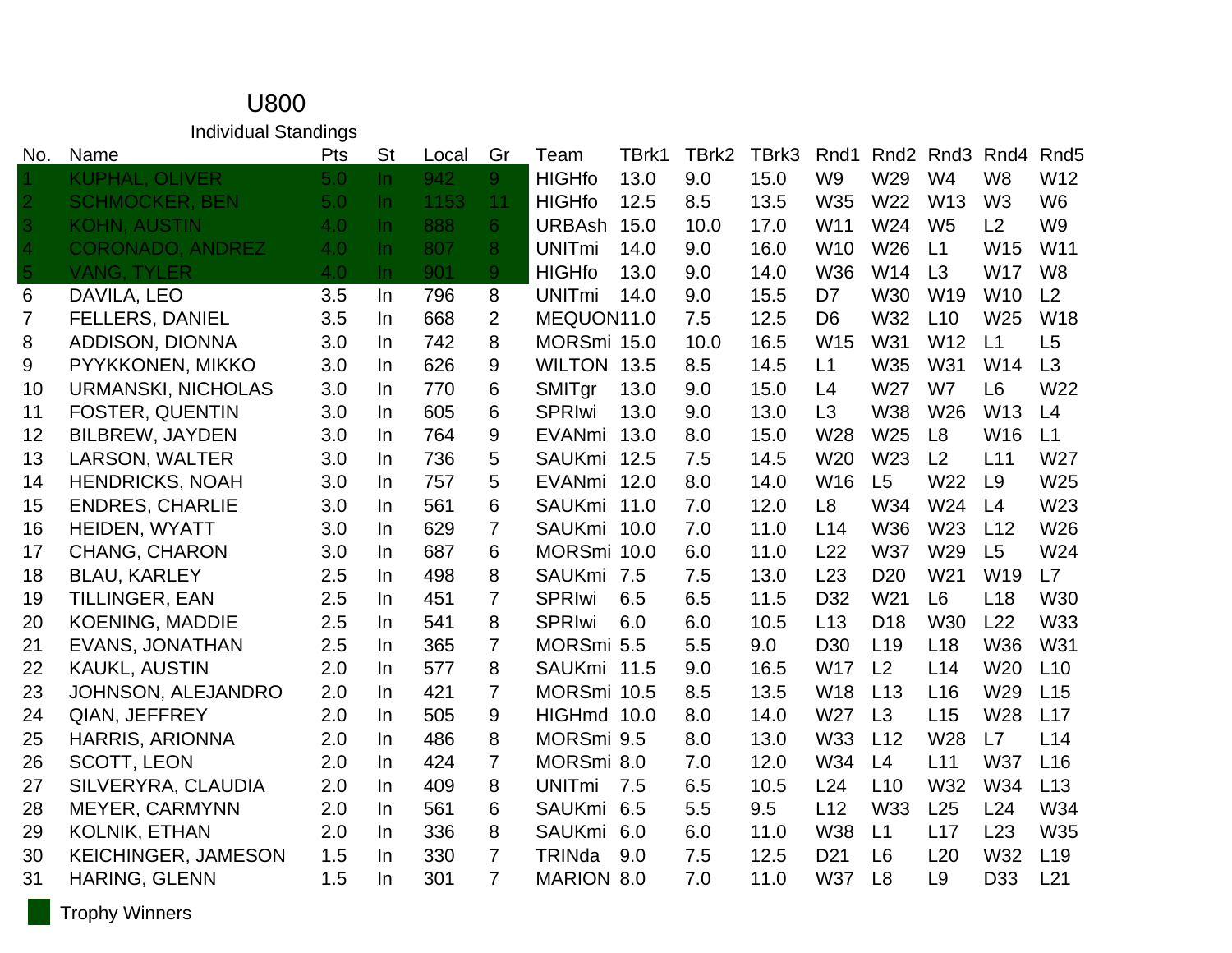|                      | $1.5 -$                                                                        | <u>In</u> | 306  | 8 |        |                                                                                         | 10.5                                   | D <sub>19</sub>    | L7              | L27  |      | W37                              |
|----------------------|--------------------------------------------------------------------------------|-----------|------|---|--------|-----------------------------------------------------------------------------------------|----------------------------------------|--------------------|-----------------|------|------|----------------------------------|
| <b>CHANG, CHANON</b> | 1.5                                                                            | In.       | 214  |   |        |                                                                                         | 9.0                                    | L25                | L28             | W35  |      | L20                              |
|                      | 1.0                                                                            | -In       | 213  |   |        |                                                                                         | 10.0                                   | L26                | L15             | W36  |      | L28                              |
|                      |                                                                                | -In       | 154  | 8 |        |                                                                                         |                                        | L2                 | L9.             | L33  | W38  | L <sub>29</sub>                  |
|                      | 1. $\Omega$                                                                    | In.       | 256. |   | SPRIwi |                                                                                         | 10.5                                   |                    | L <sub>16</sub> | L34  | 121  | W38                              |
| REEVES, JADE         |                                                                                | In.       | 198  |   |        |                                                                                         |                                        | L31                | L17             | W38  |      | L32                              |
| VANG, ETHAN          | 0.0                                                                            | In.       | 100. |   |        | 4.0                                                                                     |                                        |                    | L <sub>11</sub> | l 37 | I 35 | L36                              |
|                      | HART, JUSTIN<br>34 STERN, ANDREW<br>35 KEICHINGER, HUNTER<br>36 TYLKA, DONINIK |           |      |   |        | MORSmi 7.0<br>MORSmi 6.5<br>MARION 7.0<br>TRINda 6.5<br>6.5<br>SAUKmi 5.0<br>MORSmi 5.0 | 6.0<br>5.5<br>6.0<br>6.5<br>6.5<br>5.0 | 11.5<br>8.0<br>8.0 | L5<br>L29       |      |      | L30<br>D31<br>127<br><u> 126</u> |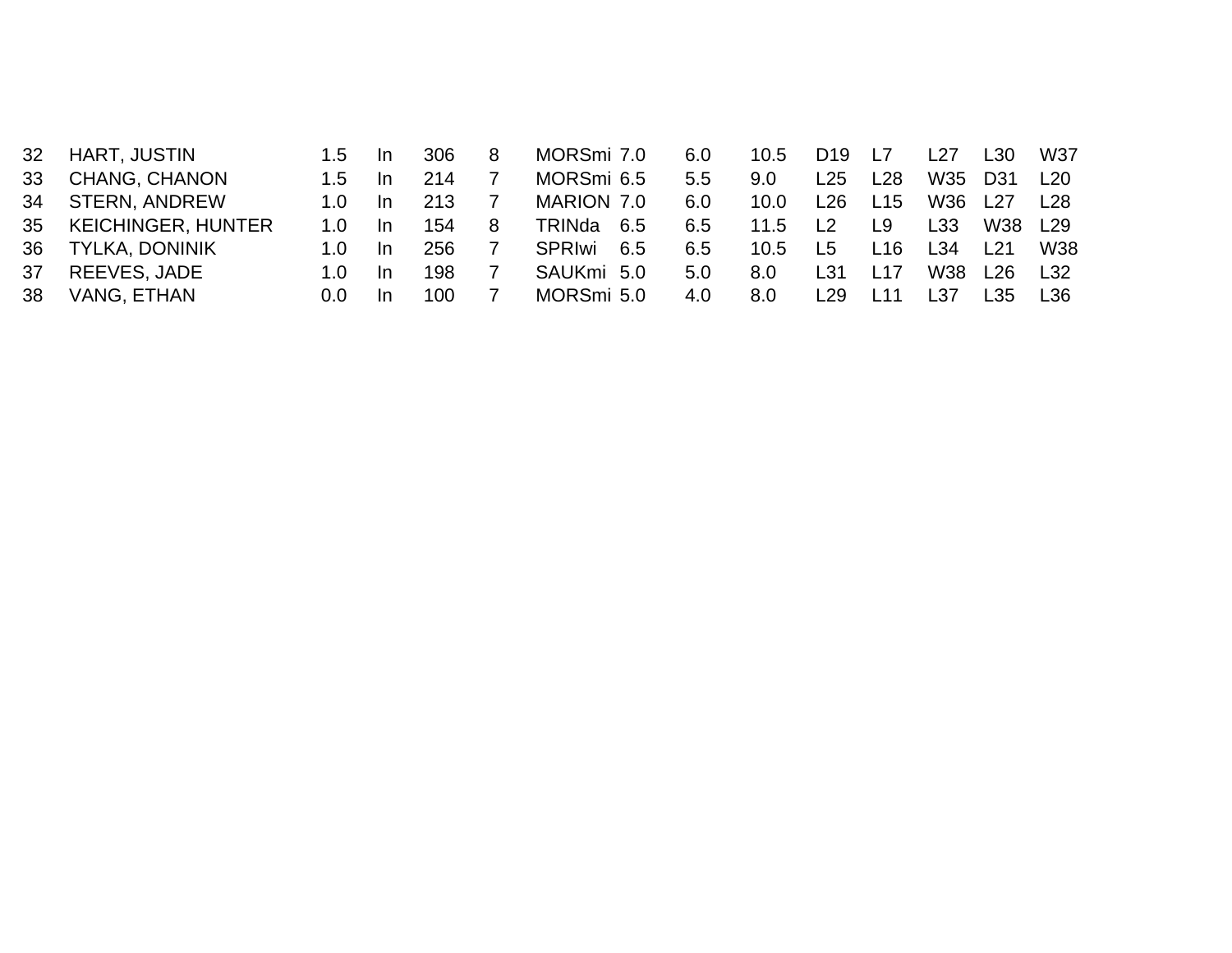K12 Individual Standings

| No.            | Name                      | Pts | <b>St</b> | Local | Gr              | TBrk1<br>Team         | TBrk2 | TBrk3 | Rnd1            | Rnd <sub>2</sub> |                 | Rnd <sub>3</sub> Rnd <sub>4</sub> | Rnd <sub>5</sub> |
|----------------|---------------------------|-----|-----------|-------|-----------------|-----------------------|-------|-------|-----------------|------------------|-----------------|-----------------------------------|------------------|
|                | <b>ZECH, JOSEPH</b>       | 4.5 | In.       | 1662  | 12 <sub>1</sub> | BARABO 14.0           | 10.0  | 17.0  | W12             | W <sub>4</sub>   | W11             | D <sub>3</sub>                    | W18              |
|                | <b>CONNER, THAYDEN</b>    | 4.5 | $\ln$     | 1500  | 9 <sup>°</sup>  | WILTON 13.0           | 9.0   | 15.0  | W15             | W <sub>13</sub>  | W28             | W <sub>10</sub>                   | D <sub>3</sub>   |
|                | <b>WEBER, MADDIE</b>      | 4.0 | $\ln$     | 1585  | 9 <sup>°</sup>  | MEQUON16.5            | 12.0  | 19.5  | W20             | W <sub>5</sub>   | W7              | D <sub>1</sub>                    | D <sub>2</sub>   |
|                | <b>WALSH, GRANT</b>       | 4.0 | $\ln$     | 1324  | 4               | MEQUON13.5            | 9.0   | 15.0  | W14             | L1               | <b>W37</b>      | W19                               | <b>W17</b>       |
| 5 <sup>1</sup> | <b>RUPLINGER, AARON</b>   | 4.0 | $\ln$     | 1361  | 7 <sup>1</sup>  | FRANwe 12.5           | 8.5   | 14.5  | W <sub>8</sub>  | L3               | W31             | W30                               | W12              |
| 6              | <b>COBBINS, MALIK</b>     | 4.0 | $\ln$     | 1296  | 10              | EVANmi 11.5           | 8.0   | 12.5  | W43             | L7               | W35             | W14                               | W11              |
| $\overline{7}$ | <b>TEMPLIN, AETHELRED</b> | 3.5 | In        | 1408  | $\overline{7}$  | GERMmi 14.5           | 10.5  | 17.5  | W21             | W <sub>6</sub>   | L3              | W16                               | D <sub>9</sub>   |
| 8              | MUTHUPANDIAYN, SHIV       | 3.5 | In.       | 1193  | 5               | BURLbr 12.5           | 8.5   | 14.5  | L <sub>5</sub>  | W24              | W36             | W <sub>13</sub>                   | D <sub>10</sub>  |
| 9              | MARTINEZ, GUSTAVO         | 3.5 | <b>In</b> | 1301  | 8               | <b>UNITmi</b><br>12.0 | 8.5   | 14.5  | W25             | D <sub>10</sub>  | D <sub>23</sub> | W15                               | D <sub>7</sub>   |
| 10             | HARWOOD, WILLIAM          | 3.0 | <b>In</b> | 1471  | 7               | MEQUON14.5            | 10.0  | 17.5  | W <sub>19</sub> | D <sub>9</sub>   | <b>W17</b>      | L2                                | D <sub>8</sub>   |
| 11             | <b>CHEN, ALEXANDER</b>    | 3.0 | In.       | 1332  | 6               | MEQUON14.0            | 9.5   | 15.0  | W41             | W16              | L1              | W23                               | L <sub>6</sub>   |
| 12             | CONNER, AYAWYN            | 3.0 | <b>In</b> | 1199  | $\overline{7}$  | WILTON 13.0           | 8.5   | 14.5  | L1              | <b>W37</b>       | W24             | W28                               | L5               |
| 13             | <b>GRASKAMP, SPENCER</b>  | 3.0 | <b>In</b> | 1221  | 5               | MEQUON12.5            | 8.0   | 14.5  | W30             | L <sub>2</sub>   | W34             | L <sub>8</sub>                    | W23              |
| 14             | <b>VARELA, JAIRO</b>      | 3.0 | In        | 1063  | 8               | UNITmi 12.0           | 8.0   | 13.0  | L4              | W33              | W42             | L <sub>6</sub>                    | W29              |
| 15             | <b>WALSH, COOPER</b>      | 3.0 | <b>In</b> | 1106  | 6               | MEQUON12.0            | 7.5   | 14.0  | L2              | W29              | <b>W33</b>      | L9                                | W28              |
| 16             | ZECH, JEDRIC              | 3.0 | <b>In</b> | 1176  | 5               | BARABO 11.5           | 8.0   | 12.5  | <b>W18</b>      | L11              | W40             | L7                                | W31              |
| 17             | TIMOTHY, ETHAN            | 3.0 | In.       | 1035  | 6               | EVANmi 11.5           | 7.5   | 12.5  | W32             | W41              | L10             | W26                               | L4               |
| 18             | <b>KRAEMER, JOHNATHAN</b> | 3.0 | In        | 1453  | 10              | PIUSwa 11.5           | 7.0   | 13.5  | L16             | W31              | W32             | W27                               | L1               |
| 19             | <b>CARMONA, JASON</b>     | 3.0 | <b>In</b> | 1139  | 8               | <b>UNITmi</b><br>11.0 | 7.0   | 12.0  | L10             | W40              | W29             | L4                                | W27              |
| 20             | <b>SAEMANN, GEOFF</b>     | 3.0 | In        | 1191  | 9               | <b>DEERst</b><br>10.0 | 6.0   | 11.0  | L3              | W34              | L27             | W40                               | W32              |
| 21             | LABONTE, JACOB            | 3.0 | In.       | 1068  | 8               | EVANmi 9.5            | 6.0   | 9.5   | L7              | L28              | W46             | W35                               | W34              |
| 22             | <b>JOHNSON, MEREK</b>     | 3.0 | In        | 834   | 9               | BARABO 7.5            | 5.5   | 8.5   | L <sub>29</sub> | L27              | W45             | W38                               | W30              |
| 23             | <b>BROWN, OSCAR</b>       | 2.5 | <b>In</b> | 985   | $\overline{7}$  | <b>WILTON 8.5</b>     | 8.5   | 13.0  | W45             | W <sub>25</sub>  | D <sub>9</sub>  | L11                               | L13              |
| 24             | <b>VALDES, MOISES</b>     | 2.5 | In.       | 966   | 8               | <b>UNITmi</b><br>8.0  | 8.0   | 12.5  | W26             | L <sub>8</sub>   | L12             | D <sub>25</sub>                   | W41              |
| 25             | ROMANO-THOMPSON, ISAIAH   | 2.5 | $\ln$     | 1035  | 5               | EASTba 6.5            | 6.5   | 11.5  | L <sub>9</sub>  | L23              | <b>W38</b>      | D <sub>24</sub>                   | W39              |
| 26             | <b>FIGUEROA, FORREST</b>  | 2.5 | In.       | 957   | 7               | LAKEsh 5.5            | 5.5   | 9.5   | L24             | D38              | W41             | L17                               | <b>W37</b>       |
| 27             | CHEN, CHLOE               | 2.0 | <b>In</b> | 952   | 4               | MEQUON11.0            | 9.0   | 14.0  | L36             | W22              | W <sub>20</sub> | L18                               | L <sub>19</sub>  |
| 28             | <b>BEINE, Peter</b>       | 2.0 | <b>In</b> | 935   | 5               | LAKEsh 10.0           | 9.0   | 14.5  | W44             | W21              | L2              | L12                               | L15              |
| 29             | <b>SANDERS, JACK</b>      | 2.0 | In.       | 911   | 5               | MCKIwa 10.0           | 9.0   | 13.0  | W22             | L15              | L <sub>19</sub> | W43                               | L14              |
| 30             | ORTIZ, DIEGO              | 2.0 | In.       | 999   | 8               | <b>UNITmi</b><br>9.5  | 8.0   | 13.5  | L13             | <b>W36</b>       | W39             | L <sub>5</sub>                    | L22              |
| 31             | DEVROY, JEREMIAH          | 2.0 | In        | 1014  | 6               | MARION 9.0            | 8.0   | 13.0  | W42             | L18              | L5              | W33                               | L16              |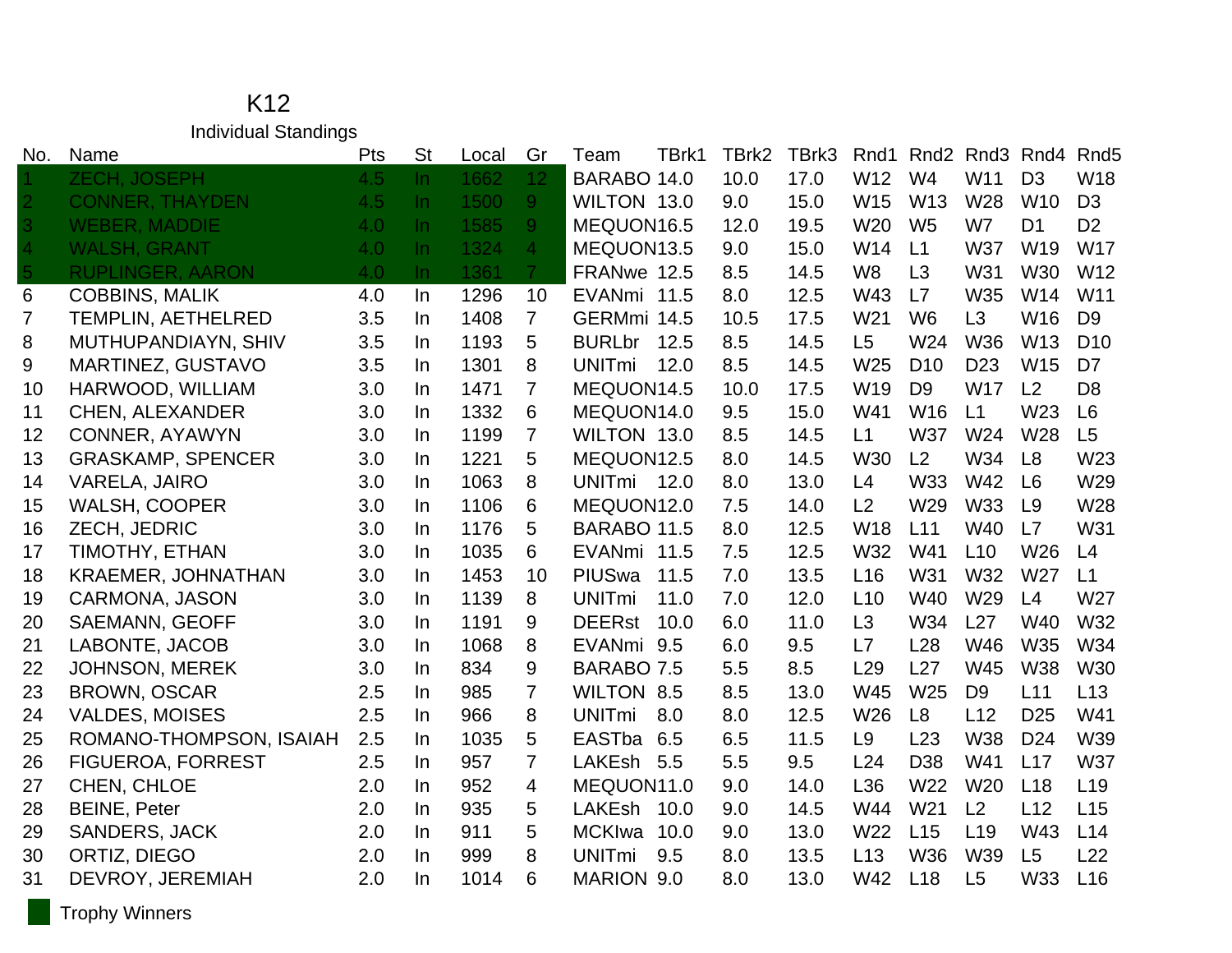|                          | 2.0             | In.       | 1001 | 8  |               |               | 11.0                                                                                                                                                          | L17                                                                                                   | W46             | L18 | <b>W36</b>      | L20             |
|--------------------------|-----------------|-----------|------|----|---------------|---------------|---------------------------------------------------------------------------------------------------------------------------------------------------------------|-------------------------------------------------------------------------------------------------------|-----------------|-----|-----------------|-----------------|
| <b>TOTEV, NICHOLAS</b>   | 2.0             | In.       | 866  |    | <b>SPRIwi</b> |               | 11.0                                                                                                                                                          | W35                                                                                                   | L14             | L15 | L31             | W43             |
| ABBOTT, COLE             | 2.0             | In.       | 955  | 8  |               |               | 10.0                                                                                                                                                          | W46                                                                                                   | L <sub>20</sub> | L13 | W42             | L <sub>21</sub> |
| KURZ, TOM                | 2.0             | In.       | 911  | 3. | TRINac        |               | 11.0                                                                                                                                                          | L33                                                                                                   | W44             | L6  | L21             | W42             |
| <b>BROWN, JOSEPHINE</b>  | 2.0             | In.       | 892  | 6  |               |               | 10.5                                                                                                                                                          | W <sub>27</sub>                                                                                       | L <sub>30</sub> | L8  | L32             | <b>W40</b>      |
| <b>MOLINA, MAXIMUS</b>   | 1.5             | In.       | 907  | 8  | <b>UNITmi</b> |               | 12.5                                                                                                                                                          | W38                                                                                                   | L12             | L4  | D <sub>39</sub> | L26             |
| LABONTE, NOAH            | 1.5             | In.       | 814  | 11 |               |               | 10.5                                                                                                                                                          | L37                                                                                                   | D <sub>26</sub> | L25 | L22             | <b>W44</b>      |
| ANDERSON, ISAAC          | 1.5             | In.       | 794  | 5. |               |               | 8.0                                                                                                                                                           | L40                                                                                                   | W45             | L30 | D <sub>37</sub> | L25             |
| <b>ENNIS, MAXWELL</b>    | 1.0             | In.       | 881  |    | <b>SPRIwi</b> |               | 12.5                                                                                                                                                          | W39                                                                                                   | L <sub>19</sub> | L16 | L <sub>20</sub> | L36             |
| <b>URMANSKI, BRAYDEN</b> | 1.0             | In.       | 979  | 7  | <b>SMITgr</b> |               | 11.0                                                                                                                                                          | L11                                                                                                   | L17             | L26 | W46             | L24             |
| ARENA, BASIL             | 1.0             | In.       | 829  | 3  | MAPLfo        |               | 10.0                                                                                                                                                          | L31                                                                                                   | W43             | L14 | L34             | L <sub>35</sub> |
| <b>RUYLE, FINN</b>       | 1.0             | In.       | 932  |    |               |               | 10.0                                                                                                                                                          | L6                                                                                                    | L42             | W44 | L29             | L <sub>33</sub> |
| LITTLEGEORGE, BRENT      | 1.0             | In.       | 703  | 8  |               |               | 7.5                                                                                                                                                           | L <sub>28</sub>                                                                                       | L35             | L43 | W45             | L <sub>38</sub> |
| MEYER, AARON             | 1.0             | In.       | 848  |    |               |               | 8.0                                                                                                                                                           | L23                                                                                                   | L39             | L22 | L44             | W46             |
| <b>FIGUEROA, JOEY</b>    | 0.0             | <b>In</b> | 769  | 4  |               |               | 9.0                                                                                                                                                           | L34                                                                                                   | L <sub>32</sub> | L21 | L41             | L45             |
|                          | MAYORGA, JAYDEN |           |      |    |               | <b>UNITmi</b> | 8.0<br>8.0<br>WILTON 7.0<br>7.0<br>WILTON 7.0<br>8.5<br>EVANmi 7.5<br>LAKEsh 5.5<br>9.5<br>8.0<br>7.0<br>SAUKmi 6.0<br>BARABO 5.5<br>HOLYma 5.0<br>LAKEsh 6.0 | 8.0<br>7.0<br>7.0<br>6.0<br>6.0<br>7.0<br>6.5<br>4.5<br>8.0<br>8.0<br>6.0<br>5.0<br>4.5<br>5.0<br>5.0 |                 |     |                 |                 |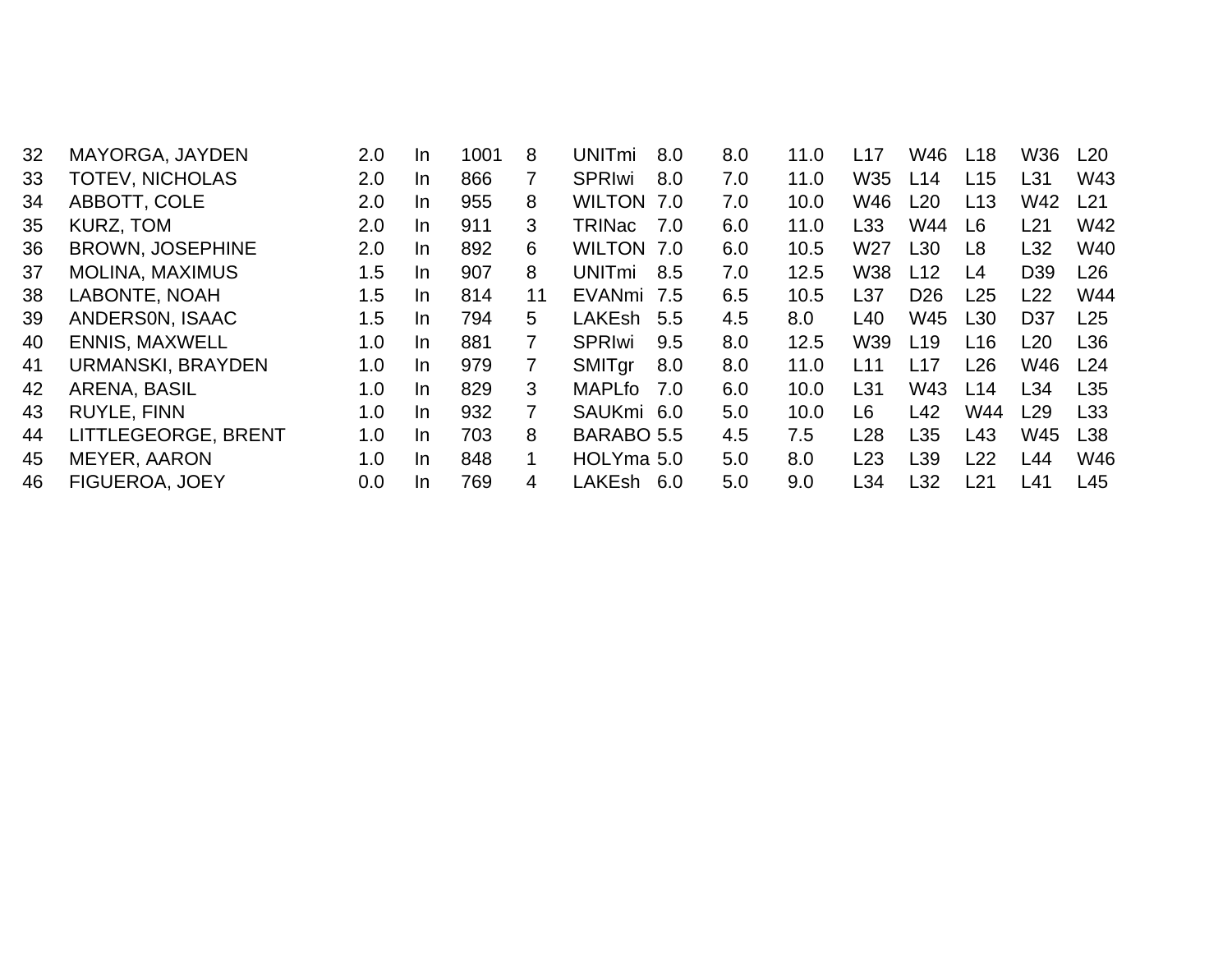|     | K6                                         |                  |      |      |      |      |
|-----|--------------------------------------------|------------------|------|------|------|------|
|     | <b>Team Standings</b>                      |                  |      |      |      |      |
| Plc | Name (Players: Top 4 used)                 | Score            | Med  | Solk | SBx2 | Cum  |
|     | Evangel Assembly of God Chess C (7)        | 13.0             | 32.0 | 53.0 | 52.0 | 43.0 |
|     | ANDERSON, Ziporah (4.0,531)                |                  |      |      |      |      |
|     | ANDERSON, ANTJUAN (3.5,493)                |                  |      |      |      |      |
|     | MONTEEN, ISSABEL (3.0,418)                 |                  |      |      |      |      |
|     | TIMOTHY, EVALET (2.5,319)                  |                  |      |      |      |      |
|     | Spring HII Elementary School, (3)          | 9.0 <sub>1</sub> | 23.5 | 40.5 | 34.0 | 27.5 |
|     | <b>TOTEVA, EVA (3.0,407)</b>               |                  |      |      |      |      |
|     | DEFOSSE, GUS (3.0,358)                     |                  |      |      |      |      |
|     | MANLEY, RJ (3.0,460)                       |                  |      |      |      |      |
|     | <b>WILTON CHESS CLUB (3)</b>               | 8.5              | 19.5 | 34.5 | 29.0 | 24.0 |
|     | PYYKKONEN, KAI (4.0,494)                   |                  |      |      |      |      |
|     | <b>BROWN, EVELYN (2.5,376)</b>             |                  |      |      |      |      |
|     | POWEL, COOPER (2.0,331)                    |                  |      |      |      |      |
| 4   | <b>Blessed Trinity Catholic School (6)</b> | 5.0              | 33.0 | 52.0 | 16.0 | 12.5 |
|     | KALLENBACH, ELI (2.5,213)                  |                  |      |      |      |      |
|     | KALLENBACH, MADELINE (1.0,135)             |                  |      |      |      |      |
|     | BUCKLEY, MALIEK (1.0,100)                  |                  |      |      |      |      |
|     | BELLINDER, ANNE (0.5,100)                  |                  |      |      |      |      |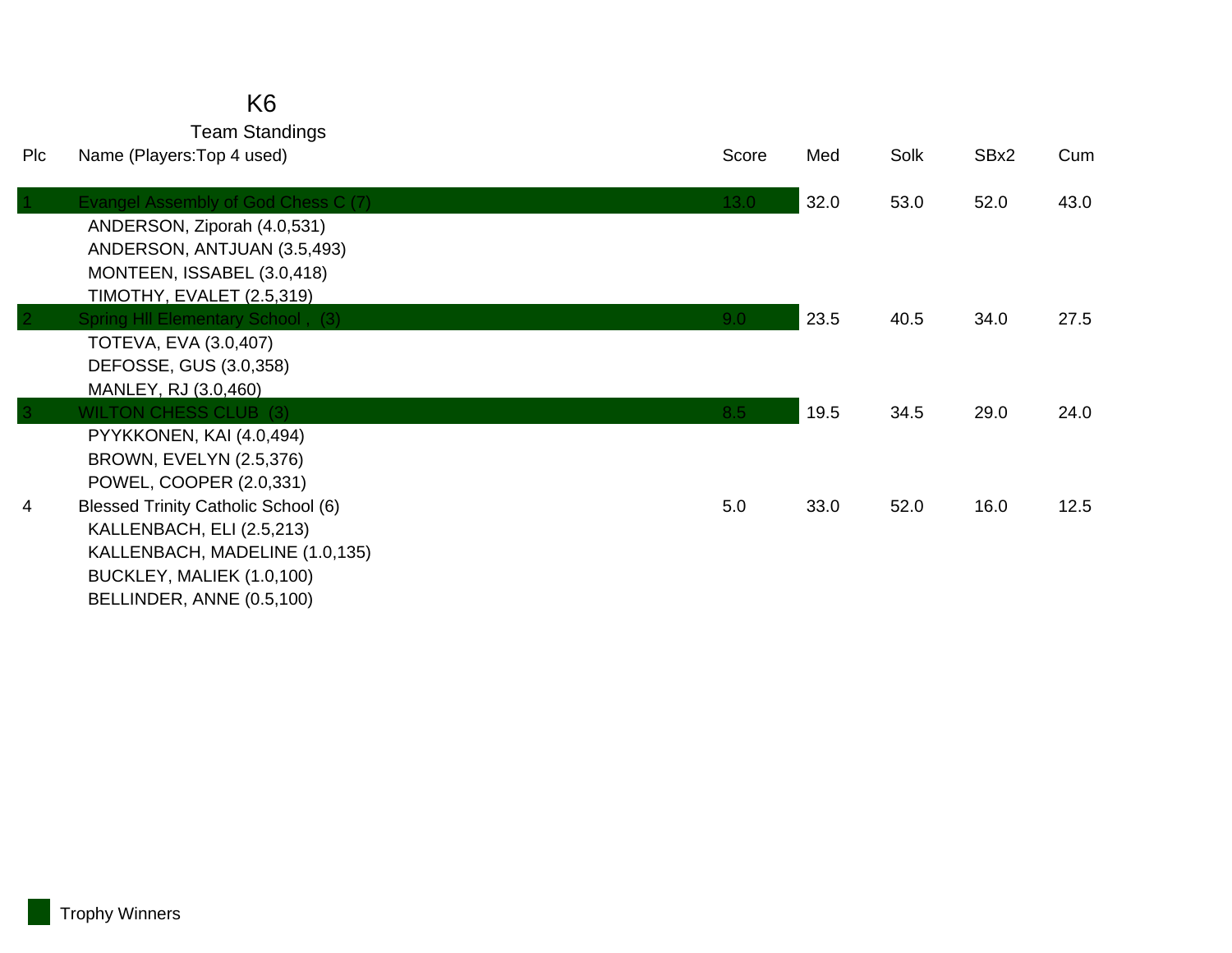## U800

Team Standings

| Plc             | Name (Players: Top 4 used)                                                                                                                                 | Score | Med  | Solk | SBx2 | Cum  |
|-----------------|------------------------------------------------------------------------------------------------------------------------------------------------------------|-------|------|------|------|------|
|                 | Fond du Lac High School (3)<br>KUPHAL, OLIVER (5.0,942)<br><b>SCHMOCKER, BEN (5.0,1153)</b><br>VANG, TYLER (4.0,901)                                       | 14.0  | 26.5 | 42.5 | 77.0 | 42.0 |
|                 | <b>SAUK PRAIRIE MIDDLE SCHOOL (8)</b><br>LARSON, WALTER (3.0,736)<br>ENDRES, CHARLIE (3.0,561)<br>HEIDEN, WYATT (3.0,629)<br><b>BLAU, KARLEY (2.5,498)</b> | 11.5  | 29.0 | 50.5 | 45.5 | 33.0 |
|                 | Milwaukee Morse Middle School, (9)<br>ADDISON, DIONNA (3.0,742)<br>CHANG, CHARON (3.0,687)<br>EVANS, JONATHAN (2.5,365)<br>JOHNSON, ALEJANDRO (2.0,421)    | 10.5  | 30.0 | 50.0 | 40.5 | 32.5 |
| 4               | UNITED COMMUNITY CENTER (3)<br>CORONADO, ANDREZ (4.0,807)<br>DAVILA, LEO (3.5,796)<br>SILVERYRA, CLAUDIA (2.0,409)                                         | 9.5   | 24.5 | 42.0 | 44.5 | 28.5 |
| $5\phantom{.0}$ | Spring HII Elementary School, (4)<br>FOSTER, QUENTIN (3.0,605)<br><b>TILLINGER, EAN (2.5,451)</b><br>KOENING, MADDIE (2.5,541)<br>TYLKA, DONINIK (1.0,256) | 9.0   | 28.0 | 45.5 | 28.0 | 23.5 |
| 6               | Evangel Assembly of God Chess C (2)<br>BILBREW, JAYDEN (3.0,764)<br>HENDRICKS, NOAH (3.0,757)                                                              | 6.0   | 16.0 | 29.0 | 28.0 | 20.0 |
| $\overline{7}$  | <b>Blessed Trinity Catholic School (2)</b><br>KEICHINGER, JAMESON (1.5,330)<br>KEICHINGER, HUNTER (1.0,154)                                                | 2.5   | 14.0 | 24.0 | 5.5  | 6.5  |
| 8               | Marion Elementary, Marion (2)                                                                                                                              | 2.5   | 13.0 | 21.0 | 5.5  | 9.0  |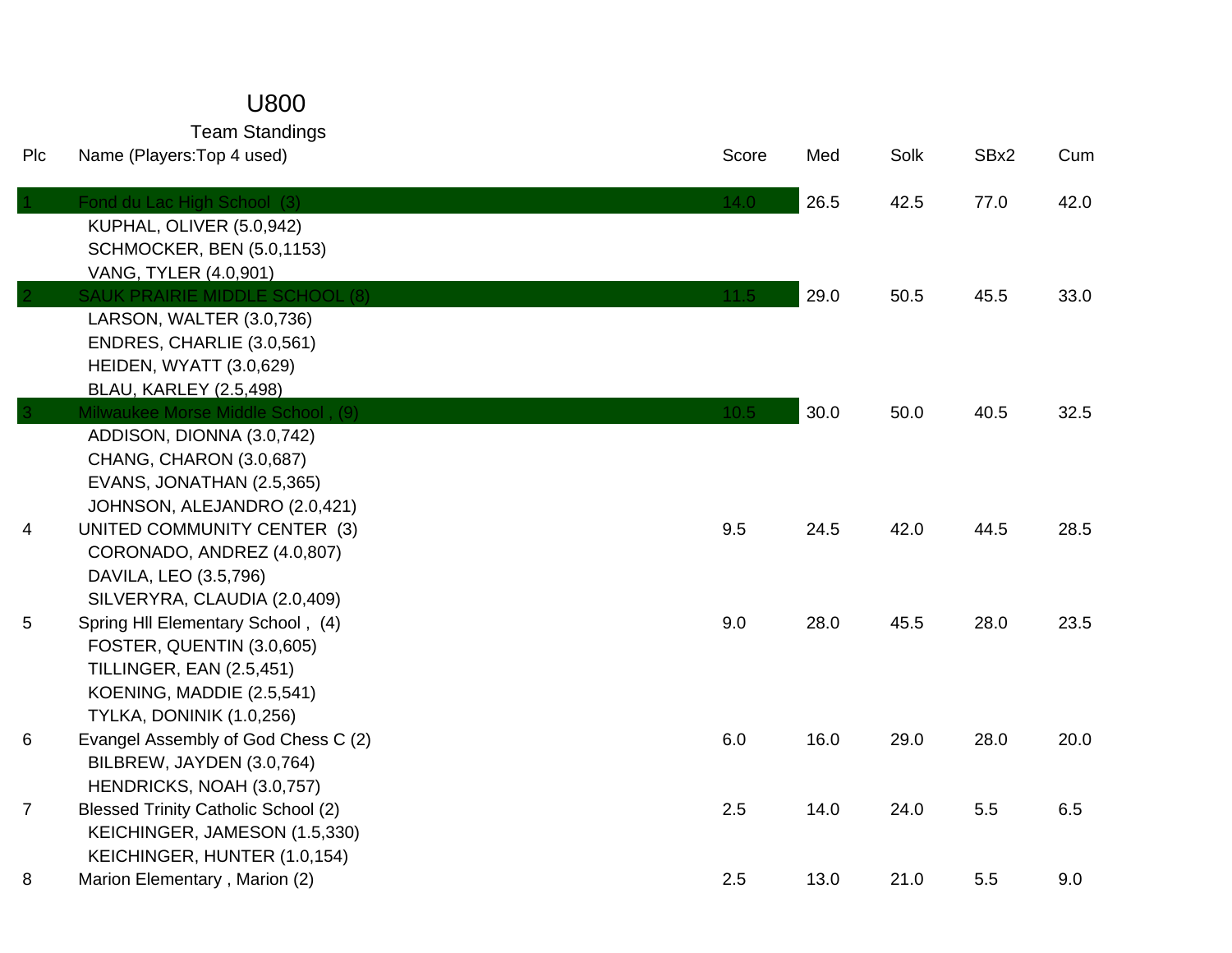HARING, GLENN (1.5,301) STERN, ANDREW (1.0,213)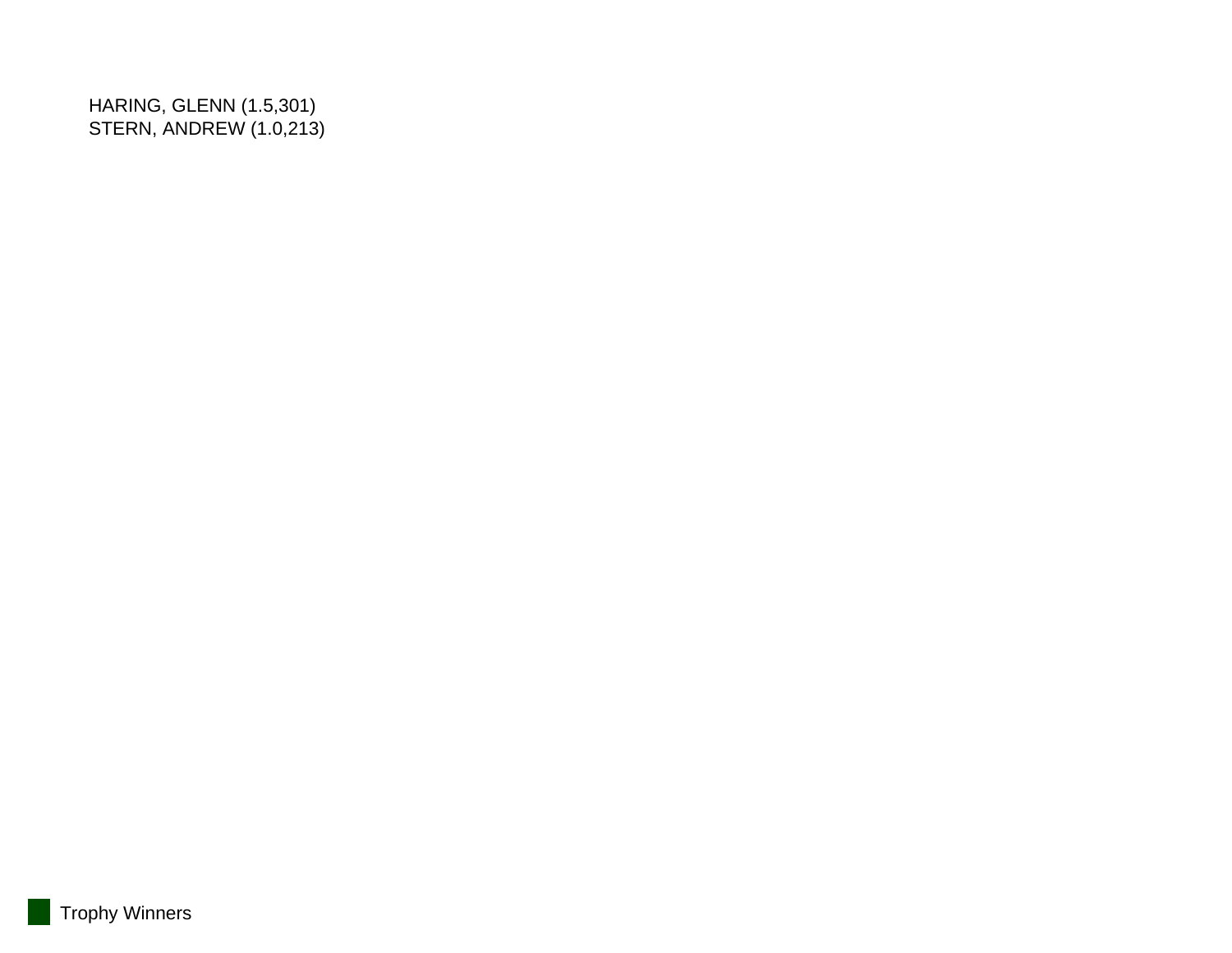Team Standings<br>s:Top 4 used)

| Plc | Name (Players: Top 4 used)                                                                                                                                           | Score | Med  | Solk | SBx2 | Cum  |
|-----|----------------------------------------------------------------------------------------------------------------------------------------------------------------------|-------|------|------|------|------|
|     | <b>MEQUON SCHOLASTIC CHESS CLUBS. (7)</b><br><b>WEBER, MADDIE (4.0,1695)</b><br>WALSH, GRANT (4.0,1324)<br>HARWOOD, WILLIAM (3.0,1471)<br>CHEN, ALEXANDER (3.0,1332) | 14.0  | 40.5 | 67.0 | 83.0 | 46.0 |
|     | <b>WILTON CHESS CLUB (5)</b><br>CONNER, THAYDEN (4.5,1500)<br><b>CONNER, AYAWYN (3.0,1199)</b><br>BROWN, OSCAR (2.5,985)<br>ABBOTT, COLE (2.0,955)                   | 12.0  | 33.0 | 52.5 | 50.5 | 41.0 |
|     | UNITED COMMUNITY CENTER (7)<br>MARTINEZ, GUSTAVO (3.5,1301)<br>VARELA, JAIRO (3.0,1063)<br>CARMONA, JASON (3.0,1139)<br>VALDES, MOISES (2.5,966)                     | 12.0  | 31.5 | 52.0 | 49.5 | 34.0 |
| 4   | Baraboo Public Schools, Baraboo (4)<br>ZECH, JOSEPH (4.5,1662)<br>ZECH, JEDRIC (3.0,1176)<br>JOHNSON, MEREK (3.0,834)<br>LITTLEGEORGE, BRENT (1.0,703)               | 11.5  | 28.0 | 45.5 | 53.0 | 31.0 |
| 5   | Evangel Assembly of God Chess C (4)<br><b>COBBINS, MALIK (4.0,1296)</b><br><b>TIMOTHY, ETHAN (3.0,1035)</b><br>LABONTE, JACOB (3.0,1068)<br>LABONTE, NOAH (1.5,814)  | 11.5  | 28.0 | 45.0 | 41.5 | 31.0 |
| 6   | LAKE Country Academy, Sheboygan (4)<br>FIGUEROA, FORREST (2.5,957)<br>BEINE, Peter (2.0,935)<br>ANDERSON, ISAAC (1.5,794)<br>FIGUEROA, JOEY (0.0,769)                | 6.0   | 24.0 | 41.0 | 18.0 | 20.0 |